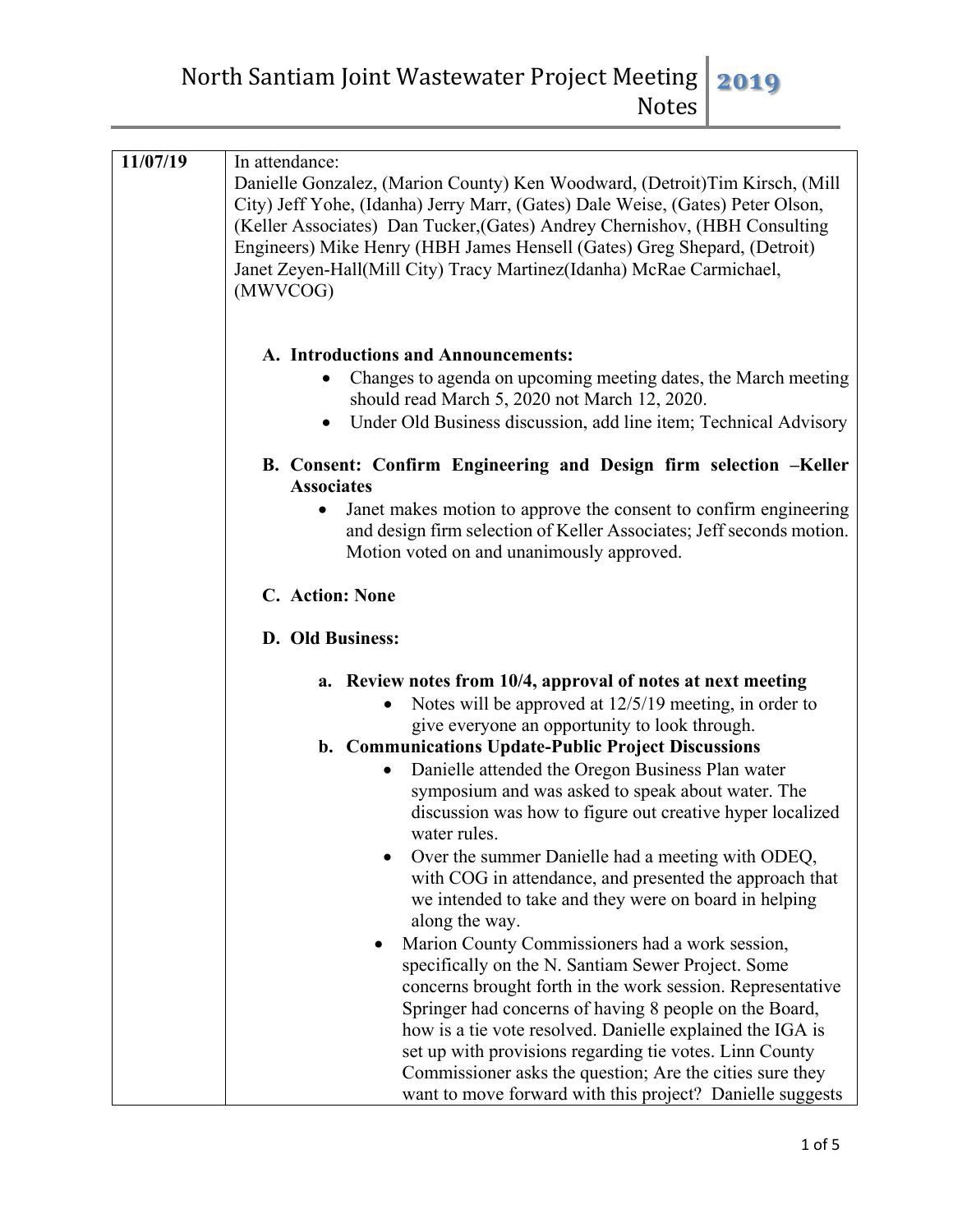| the group read over the notes from the work session there is<br>a lot of good information. There was also a lot of good<br>feedback during the meeting as well.<br>There was an ask of the City of Salem; need a city staff on<br>the technical advisory board. Need support with grant<br>applications and want support finding an alternative with<br>the 3 Basin Rule or look at some ways to help move the<br>project forward. At this time they have not contested any<br>of the requests. They have agreed to utilize one of their<br>engineering staff for the technical advisory.<br>Danielle attended Oregon Infrastructure Summit. Danielle<br>$\bullet$<br>was given opportunity to speak at one of the sessions<br>regarding the sewer project.<br>Danielle also attended the Oregon Telecommunication<br>Conference, this was more about Broadband. Rep. Pam<br>Marsh asked for talking points for her to move forward on<br>some options Danielle provided.<br>Danielle attended the Annual Oregon Economic<br>$\bullet$<br>Development Conference.<br>Danielle was also at the Oregon Governors 100 Yr. Water<br>vision session. The discussion was regarding partnerships<br>and supports with the Water Shed Council.<br>Danielle also spoke at the Oregon Association of Water<br>$\bullet$<br>Utilities Conference, the presentation was called; are your<br>projects fund worthy? Danielle was able highlight Mill<br>City and the TIGER Grant and how the small community<br>came together to raise funds.<br>Upcoming event, Town Hall set for November 19th.<br>$\bullet$<br>KYAC will broadcast the event.<br>Also coming up in December the Mid-Valley Regional<br>Solutions Team, who directly reports to the Governor, has<br>asked Danielle to speak regarding the Canyon Sewer<br>Project. This project has been put on the Governors<br>priority list for the Region.<br>Dec. $16th$ is the Oregon Business Leadership Summit.<br>c. Intergovernmental Agreement (IGA) for N. Santiam Sewer |
|---------------------------------------------------------------------------------------------------------------------------------------------------------------------------------------------------------------------------------------------------------------------------------------------------------------------------------------------------------------------------------------------------------------------------------------------------------------------------------------------------------------------------------------------------------------------------------------------------------------------------------------------------------------------------------------------------------------------------------------------------------------------------------------------------------------------------------------------------------------------------------------------------------------------------------------------------------------------------------------------------------------------------------------------------------------------------------------------------------------------------------------------------------------------------------------------------------------------------------------------------------------------------------------------------------------------------------------------------------------------------------------------------------------------------------------------------------------------------------------------------------------------------------------------------------------------------------------------------------------------------------------------------------------------------------------------------------------------------------------------------------------------------------------------------------------------------------------------------------------------------------------------------------------------------------------------------------------------------------------------------------------------------|
| Authority-waivers and city council agendas<br>Detroit City Council has their agreements; they have had<br>it for about 3 weeks now.<br>All other city agreements are in the process of being<br>٠<br>reviewed by City Council and City Attorney, so they may<br>be approved.                                                                                                                                                                                                                                                                                                                                                                                                                                                                                                                                                                                                                                                                                                                                                                                                                                                                                                                                                                                                                                                                                                                                                                                                                                                                                                                                                                                                                                                                                                                                                                                                                                                                                                                                              |